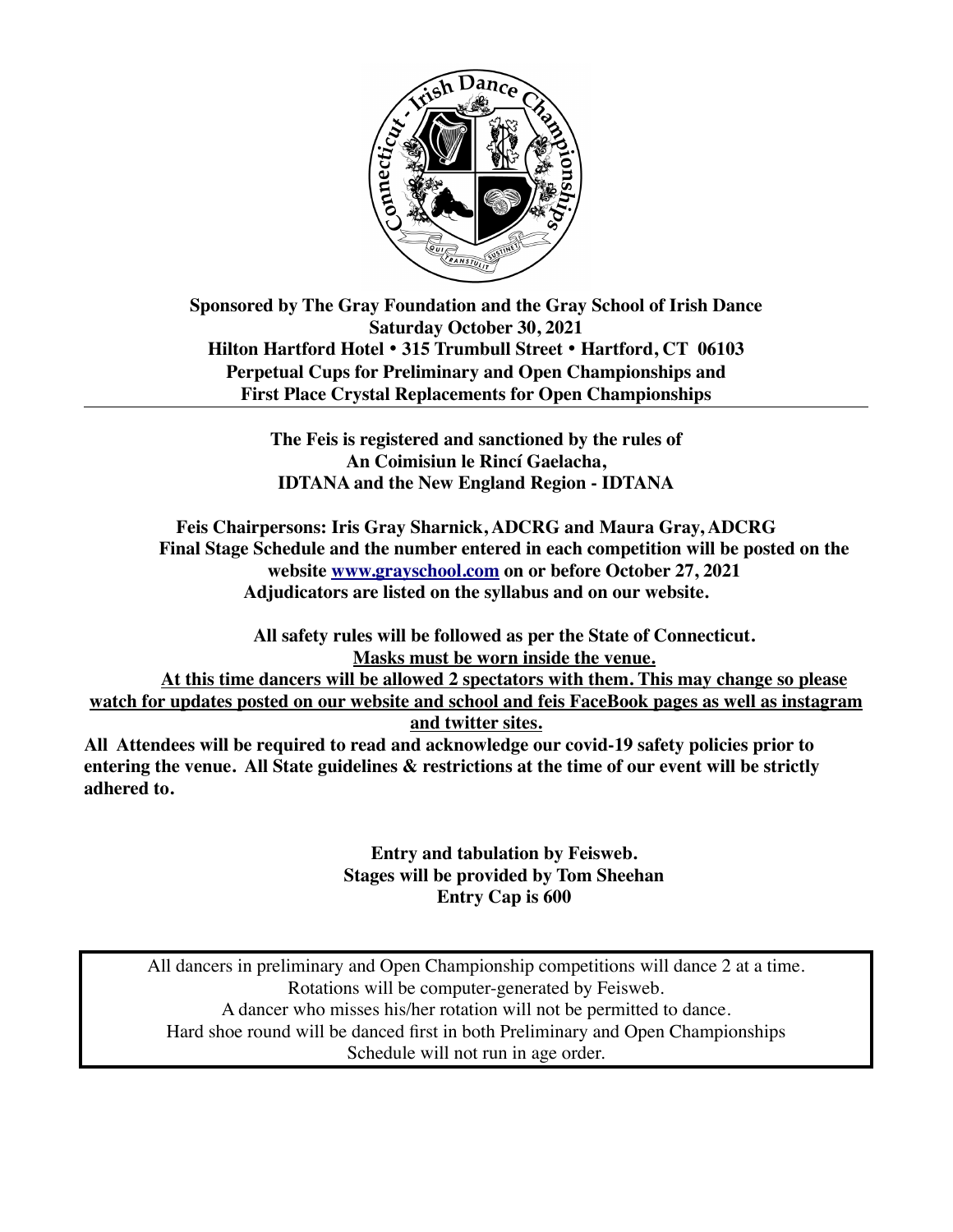#### **PRE BEGINNER - AFTER LUNCH – TBA WITH FINAL SCHEDULE**

**Open to boys and girls under 6. Will dance one step one at a time. Entry fee = \$15.00 per dance. Music speeds: Reel-122 and Light Jig-115.** 

| <b>Boys &amp; Girls</b>  |  |
|--------------------------|--|
| Under $6$ ( $\geq$ 2015) |  |

### **BEGINNER - AFTER LUNCH TBA WITH FINAL SCHEDULE**

**A competitor who has not taken Irish dancing lessons from a registered teacher prior to Sept. 1st of the previous year (2018). A beginner must move into the Advanced Beginner category the next year. Dancers will dance two steps two at a time. Boys will be separated if there are 5 or more boys. Music speeds: Reel/Slip Jig at 122, Light Jig at 115 Entry fee = \$15.00 per dance.** 

**Adult Beginner: An adult beginner is a competitor who never took Irish dancing lessons as a juvenile and is over 18 years of age.**

| <b>Girls &amp; Boys</b>   | R  | Lt<br>J | SJ |
|---------------------------|----|---------|----|
| Under 5<br>(≥2016)        | 3  | 4       | 5  |
| <b>Under 6 (2015)</b>     | 6  | 7       | 8  |
| <b>Under 7 (2014)</b>     | 9  | 10      | 11 |
| <b>Under 8 (2013)</b>     | 12 | 13      | 14 |
| <b>Under 9 (2012)</b>     | 15 | 16      | 17 |
| Under 10<br>(2011)        | 18 | 19      | 20 |
| <b>Under 11</b><br>(2010) | 21 | 22      | 23 |
| Under 12<br>(2009)        | 24 | 25      | 26 |
| 12 & Over<br>≤2008)       | 27 | 28      | 29 |

|--|

### **ADVANCED BEGINNER - AFTER LUNCH TBA WITH FINAL SCHEDULE**

**An Advanced Beginner who wins 1st, 2nd or 3rd place will advance to the Novice category in that particular dance. Dancers will dance two steps two or three at a time.**

**Boys will be separated if there are 5 or more boys. Music speeds: Reel/Slip Jig at 122 and Light Jig at 115, Heavy Jig at 92, Hornpipe at 138. Entry fee = \$15.00 per dance.** 

| Girls & Boys           | R   | SJ  | $\mathbf{L}$ t J | H.J | H   |
|------------------------|-----|-----|------------------|-----|-----|
| Under 6 $(\geq 2015)$  | 101 | 102 | 103              | 104 | 105 |
| <b>Under 7 (2014)</b>  | 106 | 107 | 108              | 109 | 110 |
| <b>Under 8 (2013)</b>  | 111 | 112 | 113              | 114 | 115 |
| <b>Under 9 (2012)</b>  | 116 | 117 | 118              | 119 | 120 |
| <b>Under 10 (2011)</b> | 121 | 122 | 123              | 124 | 125 |
| Under 11 (2010)        | 126 | 127 | 128              | 129 | 130 |
| <b>Under 12 (2009)</b> | 131 | 132 | 133              | 134 | 135 |
| <b>Under 13 (2008)</b> | 136 | 137 | 138              | 139 | 140 |
| 13 & Over<br>(2007)    | 141 | 142 | 143              | 144 | 145 |
| Adult $25+$            | 146 | 147 | 148              | 149 | 150 |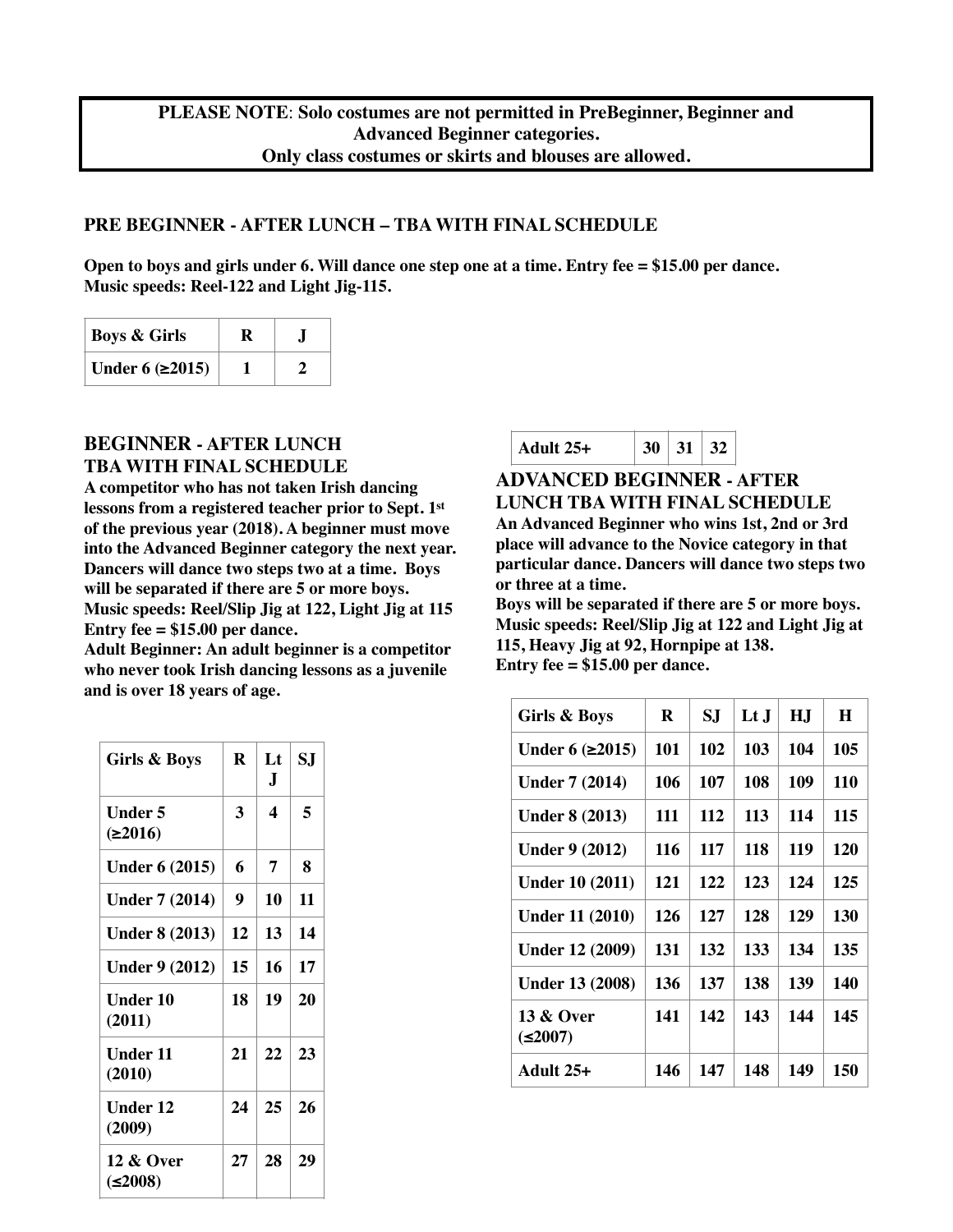**NOVICE - Starting after PW – TBA with final Schedule** 

**A student who has won a 1st, 2nd or 3rd place as an Advanced Beginner. A novice who wins a 1st place will advance to the Open (Prizewinner) category in that particular dance. Only move in the dance you have won in.**

**Dancers will dance two steps two at a time. Traditional Sets will be danced 3 at a time.** 

**Boys will be separated if there are 5 or more boys.** 

**Music speeds: Reel /Slip Jig at 113, Light Jig at 115, Heavy Jig at 73 or 92, Hornpipe at 113 or 138.** 

**Entry fee = \$15.00 per dance.** 

| Girls &<br><b>Boys</b>         | R   | S.I | $L t$ J | H.J | H   | <b>TSet</b> |
|--------------------------------|-----|-----|---------|-----|-----|-------------|
| <b>Under 6</b><br>(2015)       | 201 | 202 | 203     | 204 | 205 | 206         |
| <b>Under 7</b><br>(2014)       | 207 | 208 | 209     | 210 | 211 | 212         |
| <b>Under 8</b><br>(2013)       | 213 | 214 | 215     | 216 | 217 | 218         |
| <b>Under 9</b><br>(2012)       | 219 | 220 | 221     | 222 | 223 | 224         |
| <b>Under 10</b><br>(2011)      | 225 | 226 | 227     | 228 | 229 | 230         |
| <b>Under 11</b><br>(2010)      | 231 | 232 | 233     | 234 | 235 | 236         |
| <b>Under 12</b><br>(2009)      | 237 | 238 | 239     | 240 | 241 | 242         |
| <b>Under 13</b><br>(2008)      | 243 | 244 | 245     | 246 | 247 | 248         |
| <b>Under 14</b><br>(2007)      | 249 | 250 | 251     | 252 | 253 | 254         |
| <b>14 &amp; Over</b><br>(2006) | 255 | 256 | 257     | 258 | 259 | 260         |
| Adult 25+                      | 261 | 262 | 263     | 264 | 265 | 266         |

**PRIZEWINNER - Starting at 8:30 am A student who has won a 1st place in Novice.**

**Dancers will dance two steps two at a time. Traditional Sets will be danced 3 at a time.** 

**Boys will be separated if there are 5 or more boys.** 

**Music speeds: Reel /Slip Jig at 113, Heavy Jig at 73 or 92, Hornpipe at 113 or 138. Entry fee = \$15.00 per dance.** 

| <b>Girls &amp; Boys</b>        | R   | S.I | H.J | H   | <b>TSet</b> |
|--------------------------------|-----|-----|-----|-----|-------------|
| Under 6<br>(2015)              | 301 | 302 | 303 | 304 | 305         |
| <b>Under 7</b><br>(20014)      | 306 | 307 | 308 | 309 | 310         |
| <b>Under 8</b><br>(2013)       | 311 | 312 | 313 | 314 | 315         |
| <b>Under 9</b><br>(2012)       | 316 | 317 | 318 | 319 | 320         |
| <b>Under 10</b><br>(2011)      | 321 | 322 | 323 | 324 | 325         |
| <b>Under 11</b><br>(2010)      | 326 | 327 | 328 | 329 | 330         |
| <b>Under 12</b><br>(2009)      | 331 | 332 | 333 | 334 | 335         |
| <b>Under 13</b><br>(2008)      | 336 | 337 | 338 | 339 | 340         |
| <b>Under 14</b><br>(2007)      | 341 | 342 | 343 | 344 | 345         |
| <b>14 &amp; Over</b><br>(2006) | 346 | 347 | 348 | 349 | 350         |
| Adult $25+$                    | 351 | 352 | 533 | 355 | 356         |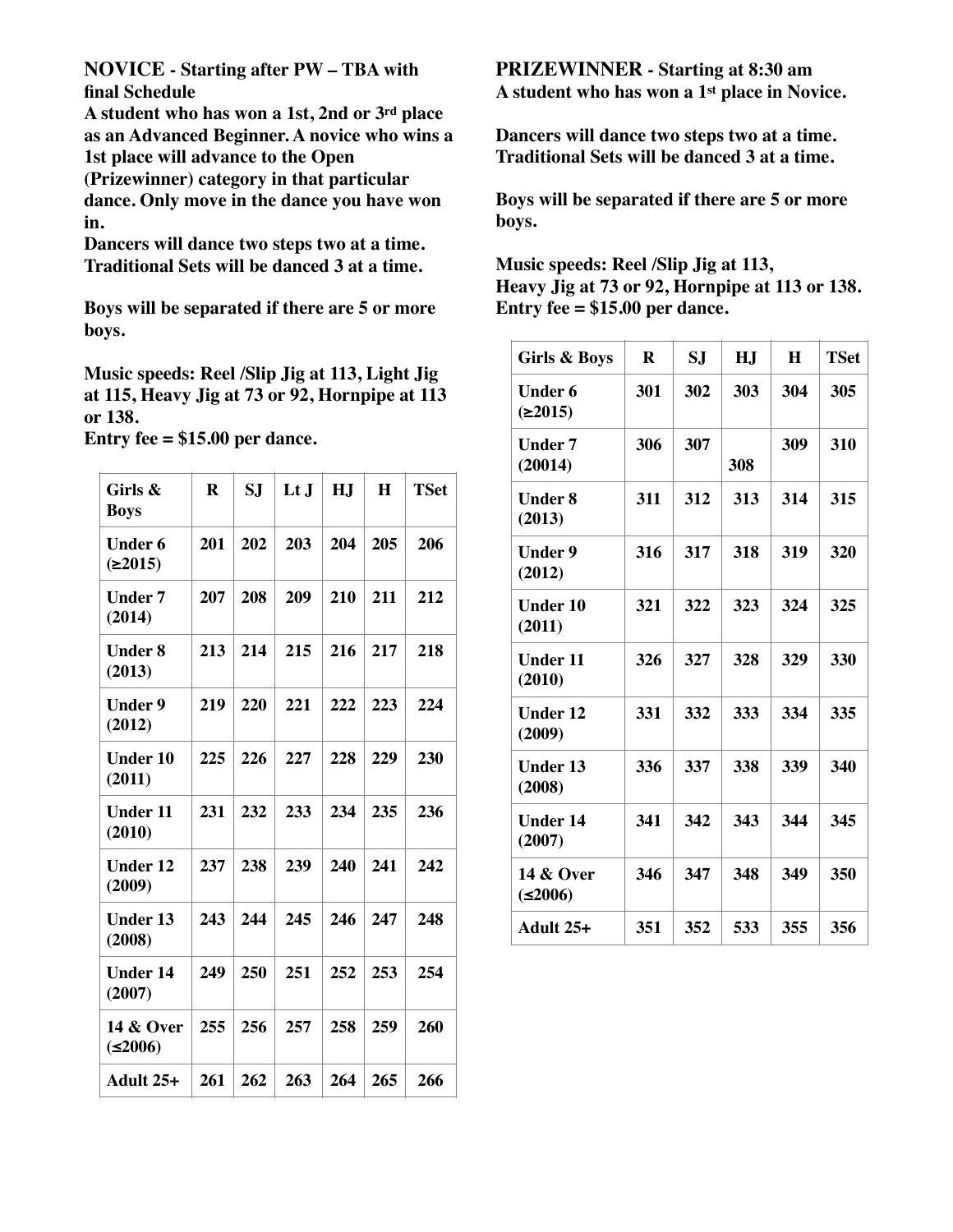# **PRELIMINARY CHAMPIONSHIPS** - **Starting at 8:30 am**

**Open to those dancers who have placed first in Prizewinner Solo light dance (Reel or Slip Jig) and Heavy dance (Jig or Hornpipe). A dancer who wins two first place preliminary championships in one calendar year must move on to open championship the following year or as soon as the second win is achieved in any age category in the following years. First second or third place winners in open championship in the past two years must compete in open championship.**

**Solo awards will be presented for light and heavy rounds.** 

**Dancers will perform A) Reel/Jig or B) Reel/Hornpipe or C) Slip Jig/Jig or D) Slip Jig/Hornpipe. Reel/Jig will be danced for 48 bars of music and Slip Jig/ Hornpipe will be danced for 40 bars of music.**

**There will be a change fee of \$20.00 for changes made after Oct.15, 2021 but before Oct.23, 2021 Entry fee = \$50.00. Two Solo rounds will be awarded.** 

| Girls & Boys                   | <b>Preliminary</b><br><b>Championsh</b><br>ips | <b>Perpetual Cup</b>                                                                                                                |
|--------------------------------|------------------------------------------------|-------------------------------------------------------------------------------------------------------------------------------------|
| <b>Under 8</b><br>(≥2009)      | 700 (A, B, C<br>or D)                          | Donated by Kaela, Liam and<br><b>Gillian Milewski</b>                                                                               |
| <b>Under 9</b><br>(2012)       | 701 (A, B, C<br>or D)                          | <b>In Memory of Catherine Gallagher</b>                                                                                             |
| <b>Under 10</b><br>(2011)      | 702 (A, B, C<br>or D)                          | <b>In Memory of Jeniann Fisher</b>                                                                                                  |
| <b>Under 11</b><br>(20010)     | 703(A, B, C)<br>or D)                          | A.O.H. John P. Hall Division, New<br>London, CT                                                                                     |
| <b>Under 12</b><br>(2009)      | 704 (A, B, C<br>or D)                          | <b>Donated by The Sharnick Family</b>                                                                                               |
| <b>Under 13</b><br>(2008)      | 705(A, B, C)<br>or D)                          | <b>Donated by The Families of East</b><br>Lyme                                                                                      |
| <b>Under 14</b><br>(2007)      | 706 (A, B, C<br>or D)                          | <b>Donated by the McLoughlin</b><br><b>School of Irish Dance</b>                                                                    |
| <b>Under 15</b><br>(2006)      | 707 (A, B, C<br>or D)                          | In Loving Memory of William J.<br>Mulvihill, whose Irish eyes will<br>always smile. Donated by,<br>The Mulvihill and Oravecz Family |
| <b>Under 16</b><br>(2005)      | 708 (A, B, C<br>or $D$ )                       | <b>In Memory of Eleanor Keating</b><br>donated by<br><b>The Keating Family</b>                                                      |
| 16 and Over<br>$( \leq 2004 )$ | 709 (A, B, C<br>or $D$ )                       | <b>In Loving Memory of Margaret</b><br>and James Early                                                                              |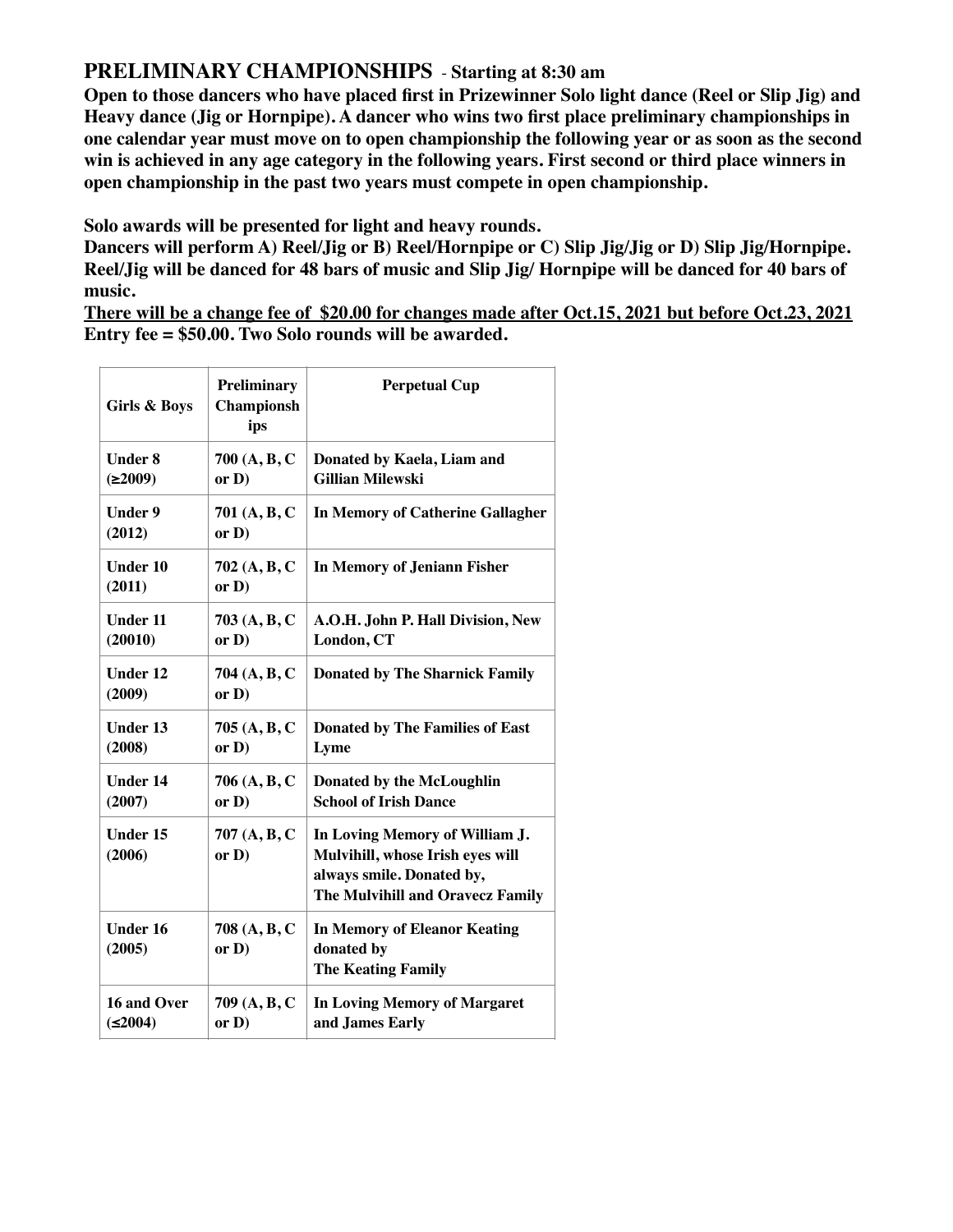## **OPEN CHAMPIONSHIPS – Starting at 8:30 am**

**Dancers will perform three rounds. Dancers will perform A) Reel/Jig /Set or B) Reel/Hornpipe/Set or C) Slip Jig/Jig/Set or D) Slip Jig/Hornpipe/Set. Under 9must dance a traditional set. Solo awards will be presented for light, heavy and set rounds.** 

**There will be a change fee of \$20.00 for changes made after Oct.15, 2021 but before Oct.23, 2021 Entry fee = \$60.00. Three Solo rounds will be awarded.** 

| <b>Girls</b>              | Open<br>Championshi<br>ps | <b>Perpetual Cup</b>                                                                                                 |
|---------------------------|---------------------------|----------------------------------------------------------------------------------------------------------------------|
| <b>Under 9</b><br>(2012)  | 800 (A, B, C<br>or $D$ )  | <b>The Jacullo Family</b>                                                                                            |
| <b>Under 10</b><br>(2011) | 801 (A, B, C<br>or $D$ )  | In Memory of Jeniann<br><b>Fisher</b>                                                                                |
| <b>Under 11</b><br>(2010) | 802 (A, B, C<br>or $D$ )  | <b>Donated by Danbury</b><br><b>Orthopedic Associates</b>                                                            |
| <b>Under 12</b><br>(2009) | 803 (A, B, C<br>or $D$ )  | In Memory of James M.<br>Toolin &<br><b>Joseph J. McCue</b>                                                          |
| <b>Under 13</b><br>(2008) | 804 (A, B, C<br>or $D$ )  | <b>In Memory of Andrew</b><br>Wojnicki Sr., a man<br>Who loved to dance.<br>Donated by<br><b>The Wojnicki Family</b> |
| <b>Under 14</b><br>(2007) | 805 (A, B, C<br>or $D$ )  | In Memory of Marie C.<br>Milazzo.<br><b>Donated by The Wojnicki</b><br>Family                                        |
| <b>Under 15</b><br>(2006) | 806 (A, B, C<br>or D)     | <b>In Loving Memory of Harry</b><br>W. Scalzo.<br><b>Donated by Sandy Scalzo</b>                                     |
| <b>Under 16</b><br>(2005) | 807 (A, B, C<br>or D)     | <b>In Memory of Frankie Siega</b>                                                                                    |
| <b>Under 17</b><br>(2004) | 808 (A, B, C<br>or D)     | In Memory of Kitty Curran,<br><b>My lovely Rose</b><br>of Clare. Donated by The<br><b>Ahern Family</b>               |
| <b>Under 18</b><br>(2003) | 809 (A, B, C<br>or $D$ )  | <b>In Memory of Adelaide</b><br>Gray                                                                                 |
| 18 and Over<br>≤2000)     | 810 (A, B, C<br>or $D$ )  | <b>In Memory of Betty Dolzall</b>                                                                                    |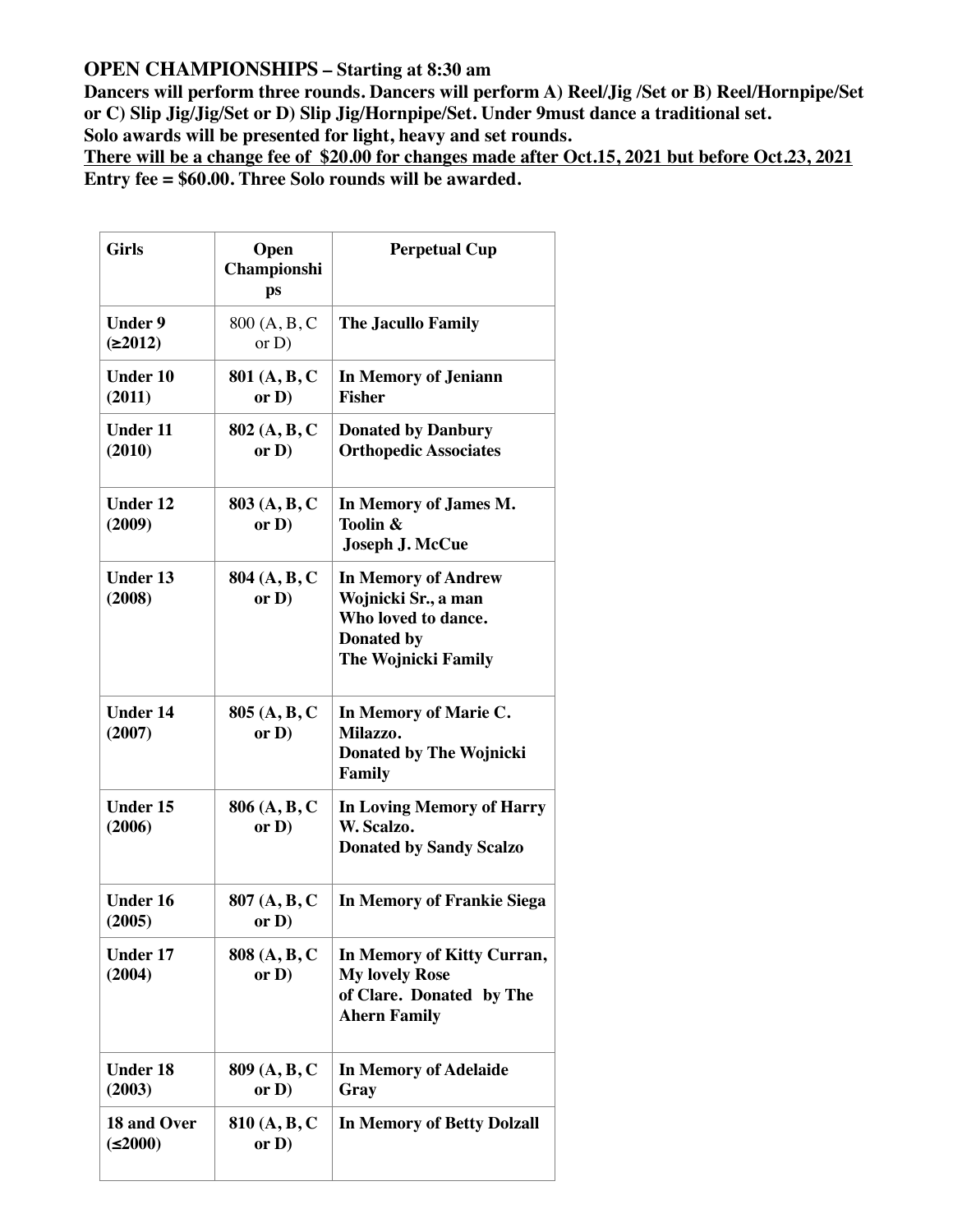| <b>Boys</b>                            | Open<br><b>Champion</b><br>ships | <b>Perpetual Cup</b>                                                                |
|----------------------------------------|----------------------------------|-------------------------------------------------------------------------------------|
| Under 9<br>(≥2012)                     | 811 (A or<br>B)                  | In Loving Memory of<br>Robert F. Gray Jr.                                           |
| Under 10<br>(2011)                     | 812 (A or<br>$\bf{B})$           | <b>Gray School Dancers</b>                                                          |
| <b>Under 12</b><br>$(2010-2009)$       | 813 (A or<br>B)                  | <b>Peter Smith Trophy</b>                                                           |
| Under 14<br>$(2008 - 2007)$            | 814 (A or<br>$\bf{B})$           | <b>Raymond and</b><br><b>Elizabeth Murphy</b>                                       |
| Under 16<br>$(2006 - 2005)$            | 815 (A or<br>$\bf{B}$            | <b>Gray School Dancers</b><br>& Friends                                             |
| <b>16 and</b><br><b>Over</b><br>≤2004) | 816 (A or<br>$\bf{B}$            | In Loving Memory of<br><b>Gerald Cullen</b><br><b>Donated by The Gray</b><br>Family |

**Irish Art Competition - Competitor must submit a free hand drawing of an Irish Scene. Requirements: size 9" by 12" - Pastels only. Entry Fee - \$15 - Not included in the family fee. Must be handed in at the entry table TBA** 

**Competition #900 - Under 12 Competition #901 - Under 16 Competition #902 - 16 and Over**

- **• At this time dancers will be allowed 2 spectators only to accompany them. This may change so please watch for updates posted on our website and school and feis FaceBook pages as well as instagram - @grayschoolct and on twitter site - @ctdancechamp.**
- **• No food or beverages may be brought into the hotel; however an assortment of refreshments will be on sale all day.**
- **• The hotel block at the Hilton Hartford Hotel** • **315 Trumbull Street** • **Hartford, CT 06103will open for bookings on August 30th.**
- **• Guests may make their reservations by calling Hilton's toll free reservation line (800) 754-7941and requesting the "Connecticut Irish Dance Championship 2021" . Group block code is CTIDC. The room rate is \$119 per night plus tax. Rooms must be booked by Wednesday September 29th.**

**Parking - On-site parking - \$15.00 for day only guests and \$19 for overnight guests**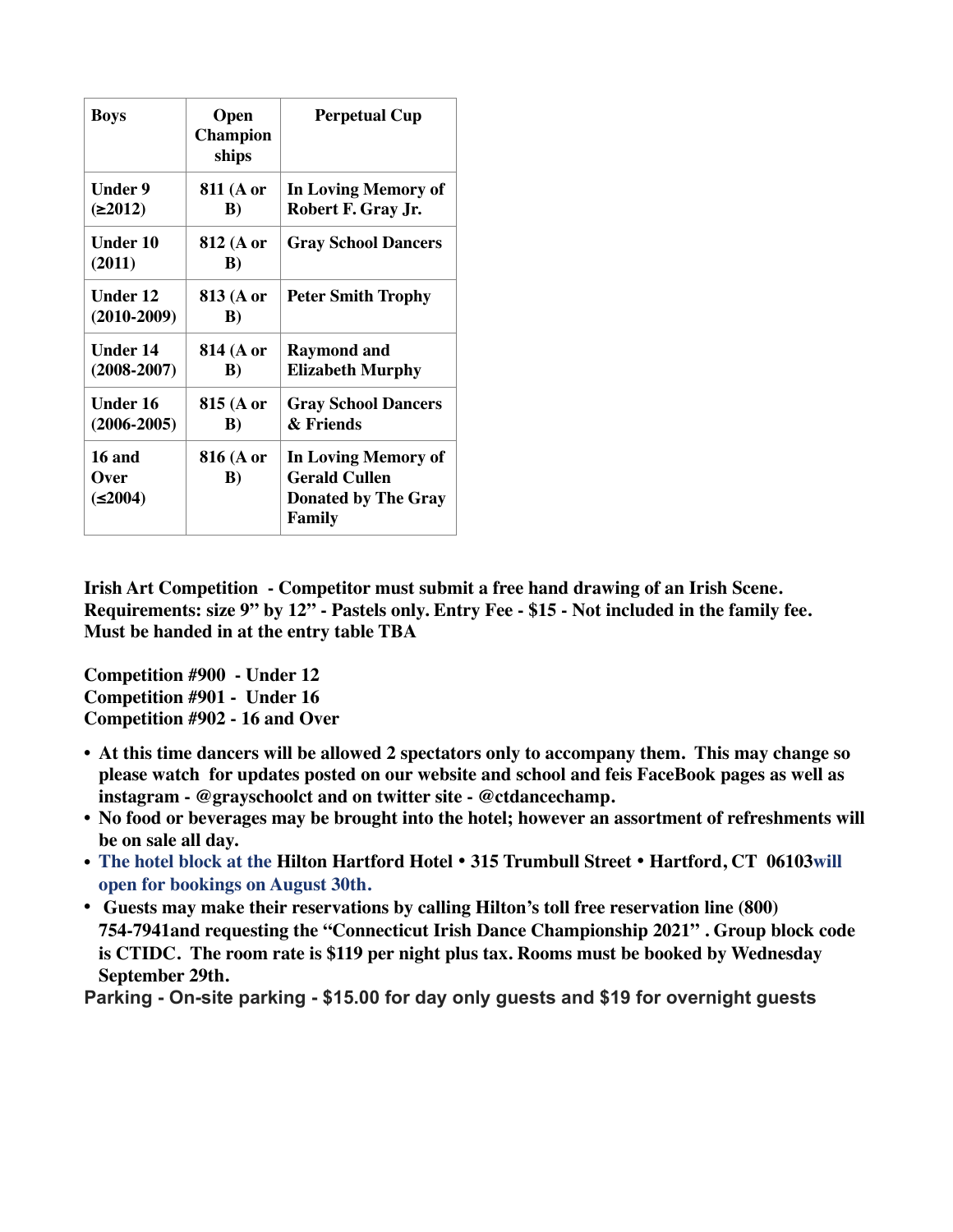## **DIRECTIONS:**

**84- Eastbound-Take exit 49 (Ann & High Street), go straight to the third light, make a right the hotel is on the right. Go past the hotel to the first light turn right onto Church Street, go 1/2 block to parking garage and turn right; Hilton hotel Hartford, CT parking is located immediately on the right side. 84-Westbound -Take exit 50 (Main Street)- go straight to the 3rd light, make left on to Trumbull. Hotel will be on right side, one block down. Go past the hotel to the first light turn right onto Church Street, go 1/2 block to parking garage and turn right; Hilton parking is located immediately on the right side. I-91 North/South- Take exit 32b (Trumbull Street) - Continue straight through the light at the end of the exit. Go straight up the hill and the hotel will be on the right. Go past the hotel to the first light turn right onto Church Street, go 1/2 block to parking garage, make right park on the right side. Visit the hotel website to get exact directions from your home.**

## **ENTRY INFORMATION:**

| All Entries must be submitted online at FeisWeb.com ONLY and PAYPAL PAYMENT ONLY.                        |                                                        |  |  |  |
|----------------------------------------------------------------------------------------------------------|--------------------------------------------------------|--|--|--|
| By submitting an online entry, Parent or Legal Guardian agrees to abide by the rules governing the feis. |                                                        |  |  |  |
| <b>Family Admission Fee - No Door Fee the day of.</b>                                                    | \$30.00 per family (must be included with all entries) |  |  |  |
| Feis Web registration fee -                                                                              | 00\$6.00 (must be included with all entries)           |  |  |  |
| All solo dances (including traditional set)                                                              | \$15.00 per solo dance & Trad Set Dance                |  |  |  |
| Preliminary championships and 2 solo rounds results                                                      | \$50.00                                                |  |  |  |
| Open championships and 3 solo rounds results                                                             | \$60.00                                                |  |  |  |
| <b>Irish Art Competitions*</b>                                                                           | $$15.00*$                                              |  |  |  |
| <b>CT Irish Dance Championship Mascot "Hoppy"</b> *                                                      | $$10.00*$                                              |  |  |  |
| * Not included in the family admission fee                                                               |                                                        |  |  |  |

- **• Maximum Family Entry Fee \$140.00 (immediate family brothers / sisters) This does not include family admission fee or late/change fees.**
- **• Feis Closing Date October 15th (or when 600 entry cap is reached).**
- **• Late Entry Fee is \$20.00 per family if entered between Oct. 16 2021 and on or before Oct. 22, 2021. No entries will be accepted after Oct. 22, 2021.**
- **• There will be a change fee of \$20.00 for changes made after Oct.15, 2021 but before Oct.23, 2021**
- **• Payment must be made on line when entering.**
- **• NO REFUNDS of any fees. Before registering please check your local school, work and travel advisory rules. There will be absolutely NO REFUNDS even if you are not allowed to attend the feis. The feis committee has to pre-pay for much of the feis weeks before the feis and the funds will not be available for any refunds even for reasons due to the pandemic including illness, changes in quarantine requirements or weather. If the feis is cancelled for any reason, refunds will be issued to all competitors minus the family admission fee and Feis Web fee will be funded. We will not respond to any requests for refunds.**
- **• Competitor numbers will be available to print directly from the Feisweb website on the Wednesday or Thursday before the Feis. No Numbers will be given out at the feis.**
- **• The solo marks will be made available to the dancers under the "my Grade Results" link on the FeisWeb home page.**
- **• Prelim/Open Championships marks will be available following award ceremony.**
- **• COVID Release Form required. All attendees of the Feis must complete, sign and submit a COVID Release Form upon entry on feisweb.com.**
- **• Hand sanitizer will be readily available.**
- **• CDC guidance for cleaning and disinfection will be followed.**
- **• CT Travel Guidelines: For those that would like to attend and who reside outside the State of Connecticut; it is your personal responsibility to have read all your local requirements for travel into the State of Connecticut as outlined on the TRAVEL ADVISORY FOR CONNECTICUT DURING THE COVID-19 PANDEMIC - website at https://portal.ct.gov/coronavirus/travel**

**• Changes to any COVID-19 guidelines for the Feis will be posted in advance on the Feis website. Direct all questions to Iris at: [feis@grayschool.com](mailto:iris@grayschool.com)**

**The Gray Foundation, LLC, Gray School of Irish Dance, LLC, and /or Hilton Hartford Hotel are not responsible for any loss or injury, which may occur the day of the Feis**